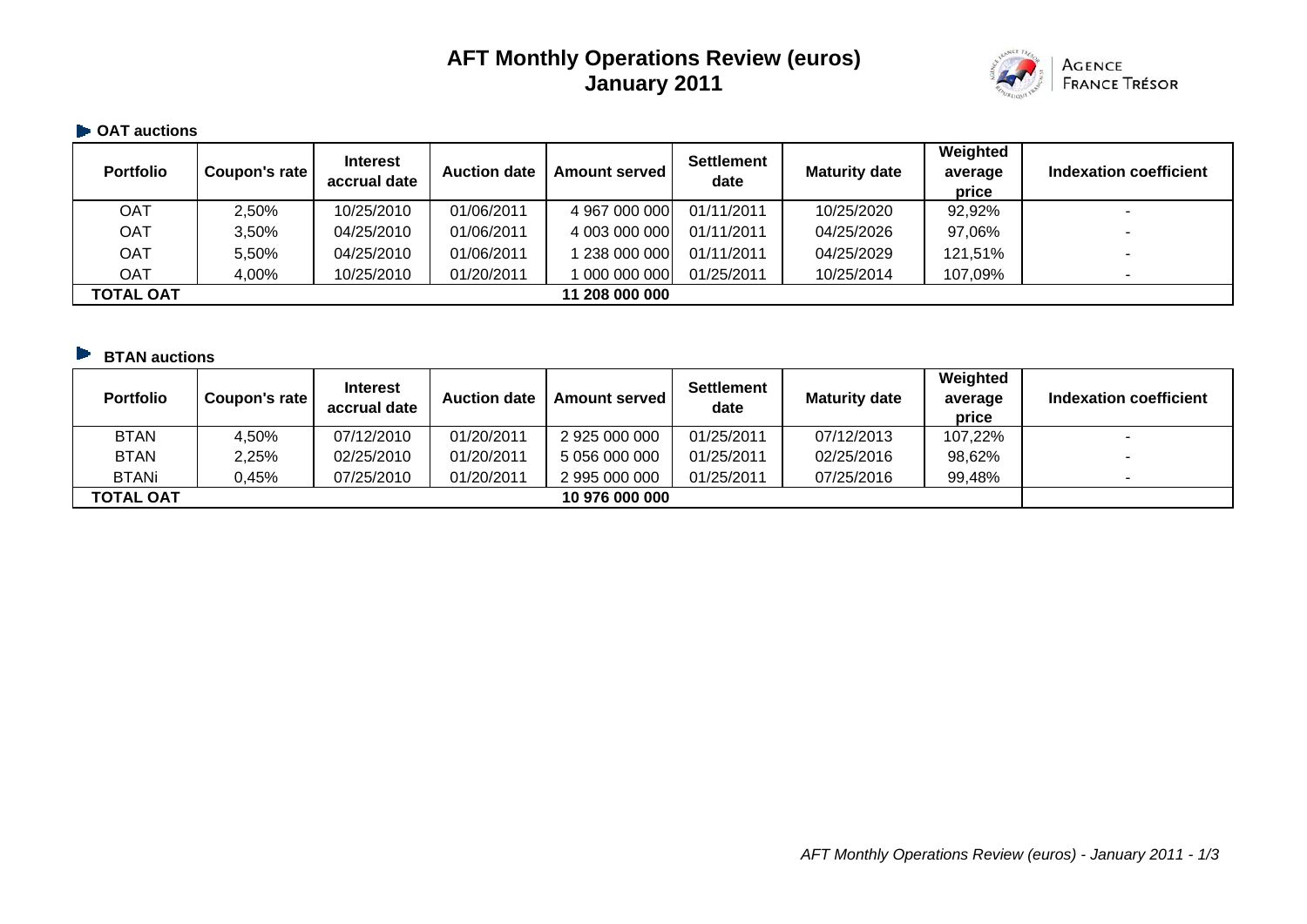| <b>Portfolio</b> | <b>Auction date</b> | Term (weeks) | <b>Amount</b><br>served ( <b>4</b> bn) | <b>Settlement date</b> | <b>Maturity date</b> | <b>Weighted average</b><br>rate (%) |
|------------------|---------------------|--------------|----------------------------------------|------------------------|----------------------|-------------------------------------|
| <b>BTF</b>       | 01/03/2011          | 12           | 5 1 0 1                                | 01/06/2011             | 03/31/2011           | 0,444                               |
| <b>BTF</b>       | 01/03/2011          | 23           | 2 2 0 6                                | 01/06/2011             | 06/16/2011           | 0,519                               |
| <b>BTF</b>       | 01/03/2011          | 49           | 2012                                   | 01/06/2011             | 12/15/2011           | 0,673                               |
| <b>BTF</b>       | 01/03/2011          | 13           | 4 3 3 9                                | 01/13/2011             | 04/14/2011           | 0,401                               |
| <b>BTF</b>       | 01/10/2011          | 26           | 2 1 6 5                                | 01/13/2011             | 07/13/2011           | 0,511                               |
| <b>BTF</b>       | 01/10/2011          | 52           | 2 2 0 8                                | 01/13/2011             | 01/12/2012           | 0,703                               |
| <b>BTF</b>       | 01/10/2011          | 12           | 4 0 0 2                                | 01/20/2011             | 04/14/2011           | 0,428                               |
| <b>BTF</b>       | 01/17/2011          | 25           | 1 500                                  | 01/20/2011             | 07/13/2011           | 0,527                               |
| <b>BTF</b>       | 01/17/2011          | 51           | 2 5 0 5                                | 01/20/2011             | 01/12/2012           | 0,783                               |
| <b>BTF</b>       | 01/17/2011          | 13           | 4 0 0 7                                | 01/27/2011             | 04/28/2011           | 0,574                               |
| <b>BTF</b>       | 01/24/2011          | 24           | 2 0 0 6                                | 01/27/2011             | 07/13/2011           | 0,668                               |
| <b>BTF</b>       | 01/24/2011          | 50           | 1 5 2 8                                | 01/27/2011             | 01/12/2012           | 0,919                               |
| <b>BTF</b>       | 01/24/2011          | 12           | 4 4 6 0                                | 02/03/2011             | 04/28/2011           | 0,667                               |
| <b>BTF</b>       | 01/24/2011          | 23           | 2 1 6 7                                | 02/03/2011             | 07/13/2011           | 0,748                               |
| <b>BTF</b>       | 01/31/2011          | 49           | 1 549                                  | 02/03/2011             | 01/12/2012           | 1,033                               |
| TOTAL BTF        |                     |              | 41 755                                 |                        |                      |                                     |